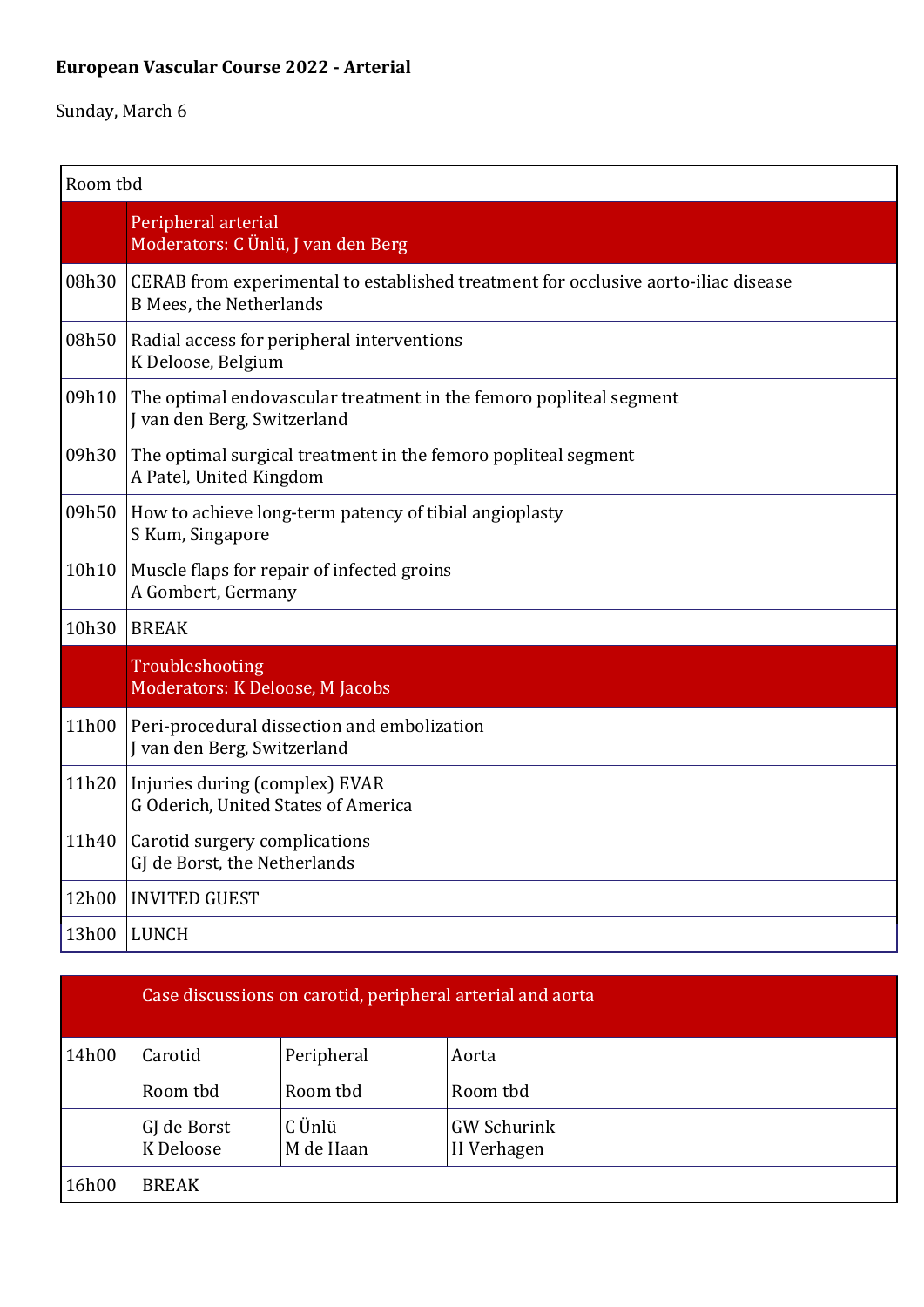| 16h30 | Carotid                              | Peripheral       | Aorta                      |
|-------|--------------------------------------|------------------|----------------------------|
|       | Room tbd                             | Room tbd         | Room tbd                   |
|       | <b>AR Naylor</b><br><b>JW</b> Daemen | A Patel<br>S Kum | E Verhoeven<br>G Melissano |
| 18h00 | Cocktail                             |                  |                            |

#### Monday, March 7

| Room tbd |                                                                                            |
|----------|--------------------------------------------------------------------------------------------|
|          | Aorta<br>Moderators: B Mees, B Modarai                                                     |
| 08h30    | Patient selection for (T)AAA repair<br>G Oderich, United States of America                 |
| 08h50    | Real world results of open (J)AAA repair and how to improve<br>H Verhagen, the Netherlands |
| 09h10    | How to deal with a shaggy aorta<br>G Melissano, Italy                                      |
| 09h30    | Factors influencing long-term durability of EVAR<br>F Bastos Goncalves, Portugal           |
| 09h50    | Endovascular repair of failing EVAR<br>E Verhoeven, Germany                                |
| 10h10    | Algorithm to reduce follow-up after EVAR<br>K Mani, Sweden                                 |
| 10h30    | <b>BREAK</b>                                                                               |
|          | How to do it<br>Moderators: G Melissano, C Ünlü                                            |
| 11h00    | Steerable sheaths (and FORS) in aortic surgery<br>GW Schurink, the Netherlands             |
| 11h20    | Foot amputations<br>S Kum, Singapore                                                       |
| 11h40    | TCAR: hype or hope?<br>GJ de Borst, the Netherlands                                        |
| 12h00    | <b>INVITED GUEST</b>                                                                       |
| 13h00    | <b>LUNCH</b>                                                                               |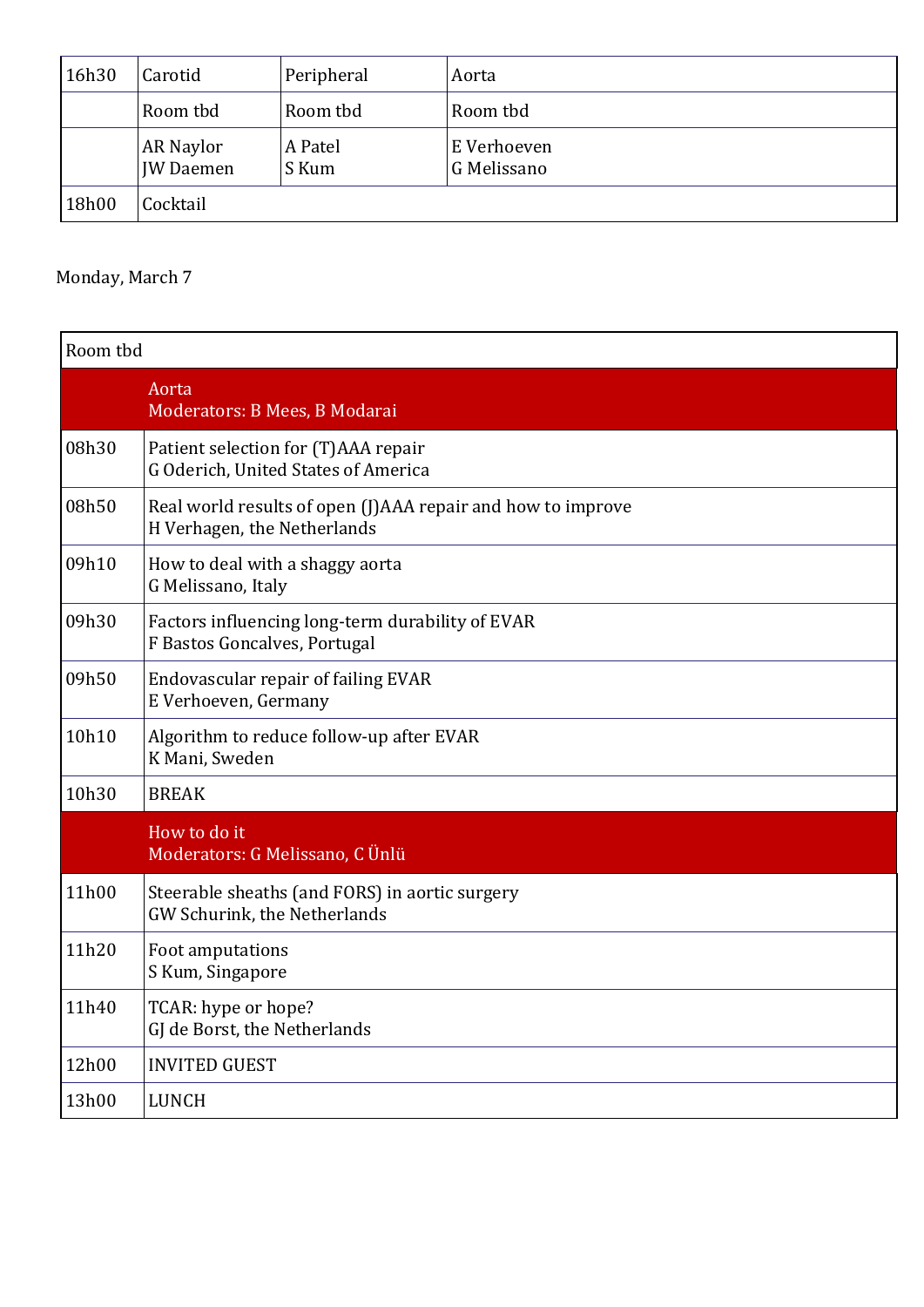|       |                                    |                           | Case discussions on carotid, peripheral arterial and aorta |
|-------|------------------------------------|---------------------------|------------------------------------------------------------|
| 14h00 | Carotid                            | Peripheral                | Aorta                                                      |
|       | Room tbd                           | Room tbd                  | Room tbd                                                   |
|       | J van den Berg<br><b>AR Naylor</b> | S Kum<br><b>JW</b> Hinnen | G Oderich<br><b>B</b> Mees                                 |
| 16h00 | <b>BREAK</b>                       |                           |                                                            |
| 16h30 | Carotid                            | Peripheral                | Aorta                                                      |
|       | Room tbd                           | Room tbd                  | Room tbd                                                   |
|       | <b>JW</b> Daemen<br>D Mc Cabe      | A Patel<br>K Deloose      | <b>B</b> Modarai<br><b>F Bastos Goncalves</b>              |

#### Tuesday, March 8

| Room tbd |                                                                                                          |  |
|----------|----------------------------------------------------------------------------------------------------------|--|
|          | Carotid artery<br>Moderators: K Deloose, B Mees                                                          |  |
| 08h30    | Long-term outcome of CEA and CAS in RCT's<br>D McCabe, UK                                                |  |
| 08h50    | Changing concept of high risk for stroke<br>GJ de Borst, the Netherlands                                 |  |
| 09h10    | Procedural risk: what is the accepted threshold<br>AR Naylor, UK                                         |  |
| 09h30    | Antiplatelet therapy in carotid revascularization<br>D McCabe, UK                                        |  |
| 09h50    | <b>BREAK</b>                                                                                             |  |
|          | Decision making aorta<br>Moderators: GW Schurink, E Verhoeven                                            |  |
| 10h10    | What is the optimal threshold for AAA repair<br>K Mani, Sweden                                           |  |
| 10h30    | Treatment algorithm for (J)AAA repair when standard EVAR is not indicated<br>H Verhagen, the Netherlands |  |
| 10h50    | When to intervene for endoleaks and how<br>F Bastos Goncalves, Portugal                                  |  |
| 11h10    | Strategies for treatment of aortic dissection<br>B Modarai, United Kingdom                               |  |
| 11h30    | <b>BREAK</b>                                                                                             |  |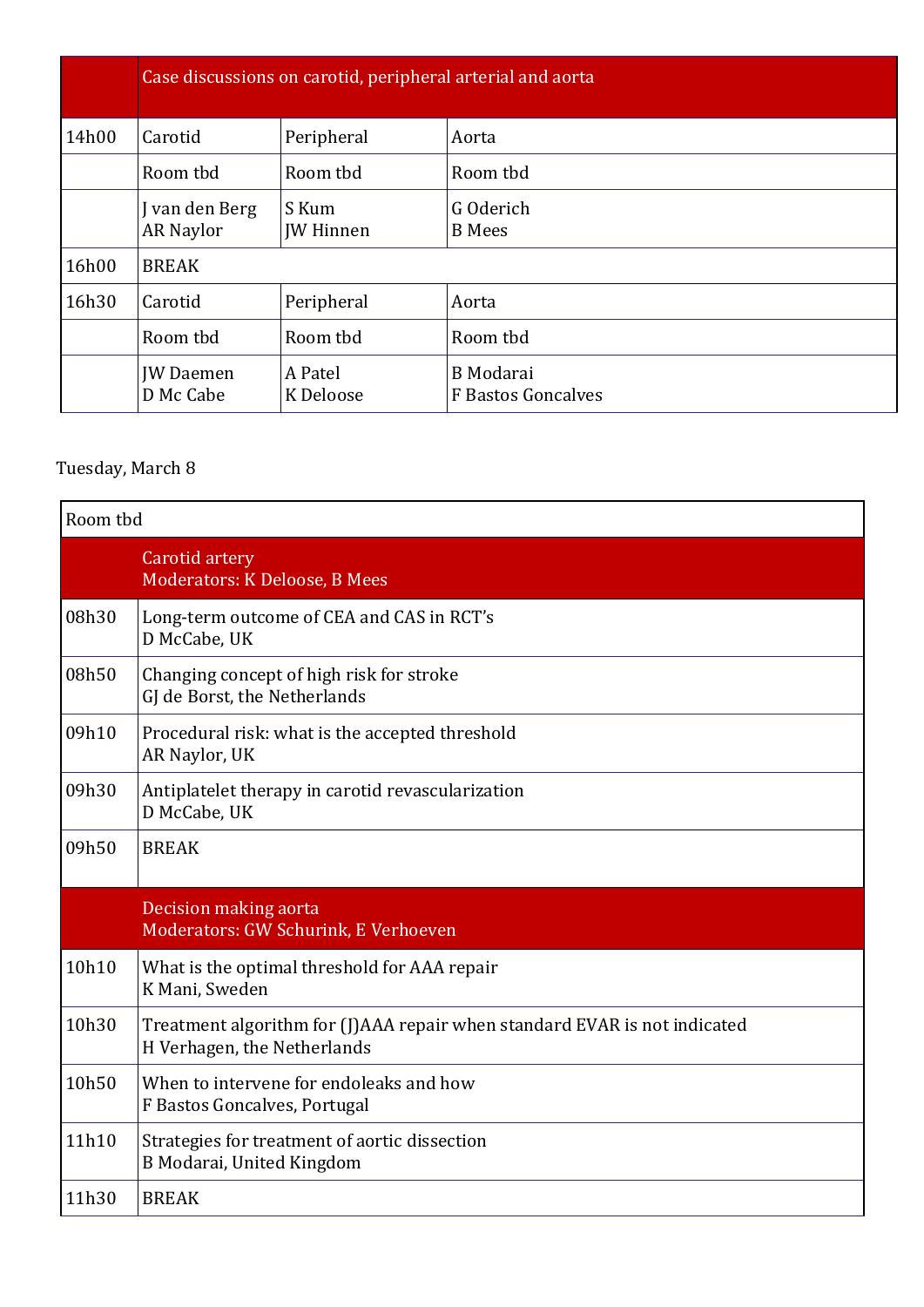|       | Decision making peripheral arterial<br>Moderators: J van den Berg, F Bastos Goncalves  |
|-------|----------------------------------------------------------------------------------------|
| 11h50 | Open or endovascular common femoral artery repair<br>K Deloose, Belgium                |
| 12h10 | Venous arterialization: when, open or endovascular<br>M Schreve, the Netherlands       |
| 12h30 | Acute mesenteric ischemia: open or endovascular approach<br>JW Hinnen, the Netherlands |
| 12h50 | Algorithm for follow-up after lower limb revascularization<br>C Ünlü, the Netherlands  |
| 13h10 | <b>ADJOURN</b>                                                                         |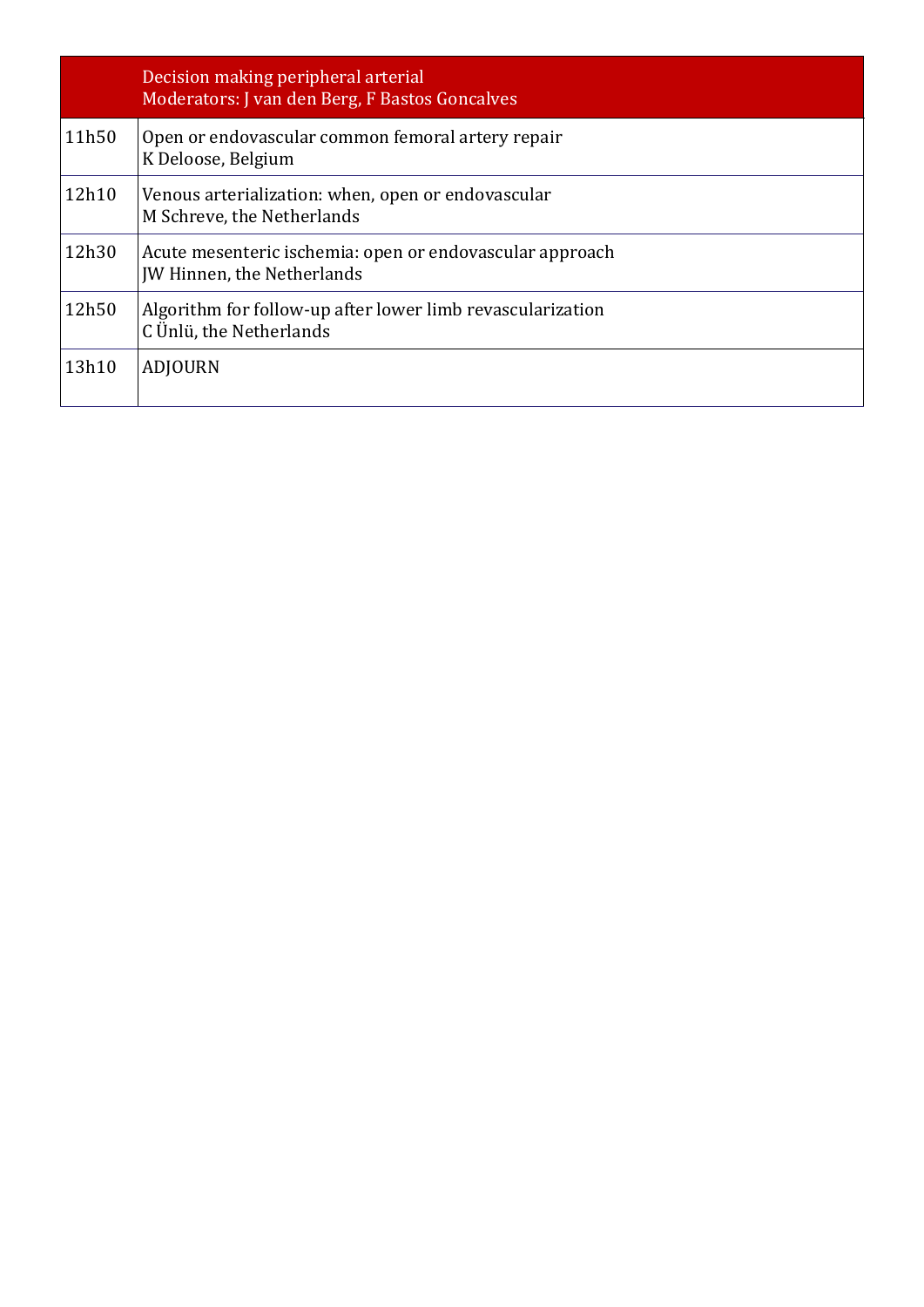## **European Vascular Course 2022 - Venous**

| Room 0.4/0.5 |                                                                                                                              |  |
|--------------|------------------------------------------------------------------------------------------------------------------------------|--|
|              | Varices I<br>Moderators: K Bozkurt, K Rass, T Urbanek                                                                        |  |
| 08h30        | How to choose wisely between the different endovenous modalities<br>A Mansilha, Portugal                                     |  |
| 08h42        | Factors interfering with treatment success after endovenous ablation<br>K Rass, Germany                                      |  |
| 08h54        | Midterm follow up of the various venous cyanoacrylate adhesives: are we reporting relevant<br>outcomes?<br>K Bozkurt, Turkey |  |
| 09h06        | Mechano-chemical saphenous ablation: Data of new multicenter trial<br>T Urbanek, Poland                                      |  |
| 09h18        | Foam sclerotherapy: lessons learned<br>T Hirsch, Germany                                                                     |  |
|              | Pelvic Venous Disorder<br>Moderators: M Wikkeling, T Hirsch, R Loffroy                                                       |  |
| 09h30        | Pelvic Venous Disorder: diagnostic assessment and decision making<br>M Wikkeling, the Netherlands                            |  |
| 09h42        | Pelvic congestion syndrome: what we really should not do?<br>O Hartung, France                                               |  |
| 09h54        | Pelvic Venous Disorder. How should we treat?<br>R Loffroy, France                                                            |  |
| 10h06        | The ideal endovenous technique in treatment of the Nutcracker syndrome<br>R Brans, the Netherlands                           |  |
| 10h18        | The role of open surgical approach in treatment of the Nutcracker syndrome<br>A Morata, Spain                                |  |
| 10h30        | <b>Break</b>                                                                                                                 |  |

|       | Room 0.4/0.5                                                                                            |  |  |
|-------|---------------------------------------------------------------------------------------------------------|--|--|
|       | DVT I<br>Moderators: M Razavi, S Doganci, G O' Sullivan                                                 |  |  |
| 11h00 | Evidence for endovascular therapy of iliofemoral DVT: CAVENT, ATTRACT and CAVA<br>G O'sullivan, Ireland |  |  |
| 11h12 | Treatment of iliofemoral DVT: Interventional Options<br>M Lichtenberg, Germany                          |  |  |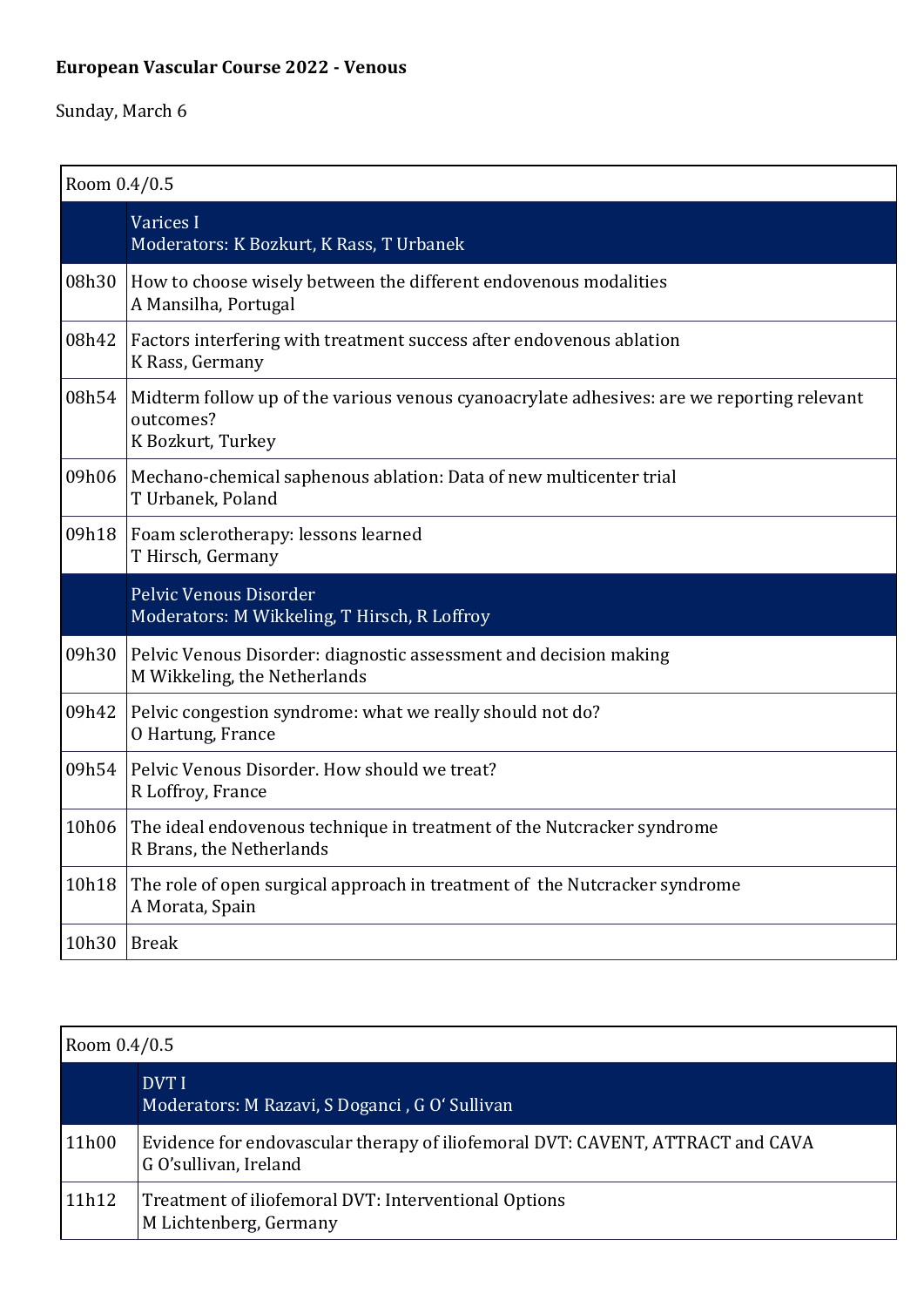| 11h24 | When is the conservative treatment of DVT not the best choice?<br>M Dumantepe, Turkey      |
|-------|--------------------------------------------------------------------------------------------|
| 11h36 | What predicts outcome after interventional treatment of DVT?<br>M Razavi, USA              |
| 11h48 | Do we need pulmonary embolic protection device during intervention?<br>R de Graaf, Germany |
| 12h00 | Special session                                                                            |
| 13h00 | LUNCH                                                                                      |

#### Monday, March 7

| Room 0.4/0.5 |                                                                                                             |  |
|--------------|-------------------------------------------------------------------------------------------------------------|--|
|              | PTS I<br>Moderators: N Kucher, M Dumantepe, H Jalaie                                                        |  |
| 08h30        | What do we need to know about IVC recanalization?<br>N Kucher, Switzerland                                  |  |
| 08h42        | New anatomic classification for CVO of the iliofemoral tract: the importance of inflow<br>H Jalaie, Germany |  |
| 08h54        | Hemodynamic consequences after venous stenting: An in vitro assessment<br>M Barbati, Germany                |  |
| 09h06        | Venous lesions extending below the ligament: challenges and solutions<br>M Dumantepe                        |  |
| 09h18        | Complications and their management during deep venous stenting<br>G O'Sullivan, Ireland                     |  |

|       | DVT II<br>Moderators: E Avgerinos, M de Maeseneer, J van Laanen                                                                                            |
|-------|------------------------------------------------------------------------------------------------------------------------------------------------------------|
| 09h30 | Distinguishing between provoked, unprovoked, ascending or descending DVT: does it matter<br>therapeutically?<br>N Kucher, Switzerland                      |
| 09h42 | Acute iliofemoral DVT after contralateral jailing: should we be concerned?<br>S Black, UK                                                                  |
| 09h54 | Choosing between different interventional treatment modalities for acute iliofemoral DVT<br>E Avgerinos, Greece                                            |
| 10h06 | How, how often and for how long should we monitor after undergoing deep venous stenting?<br>The ideal surveillance protocol<br>van Laanen, the Netherlands |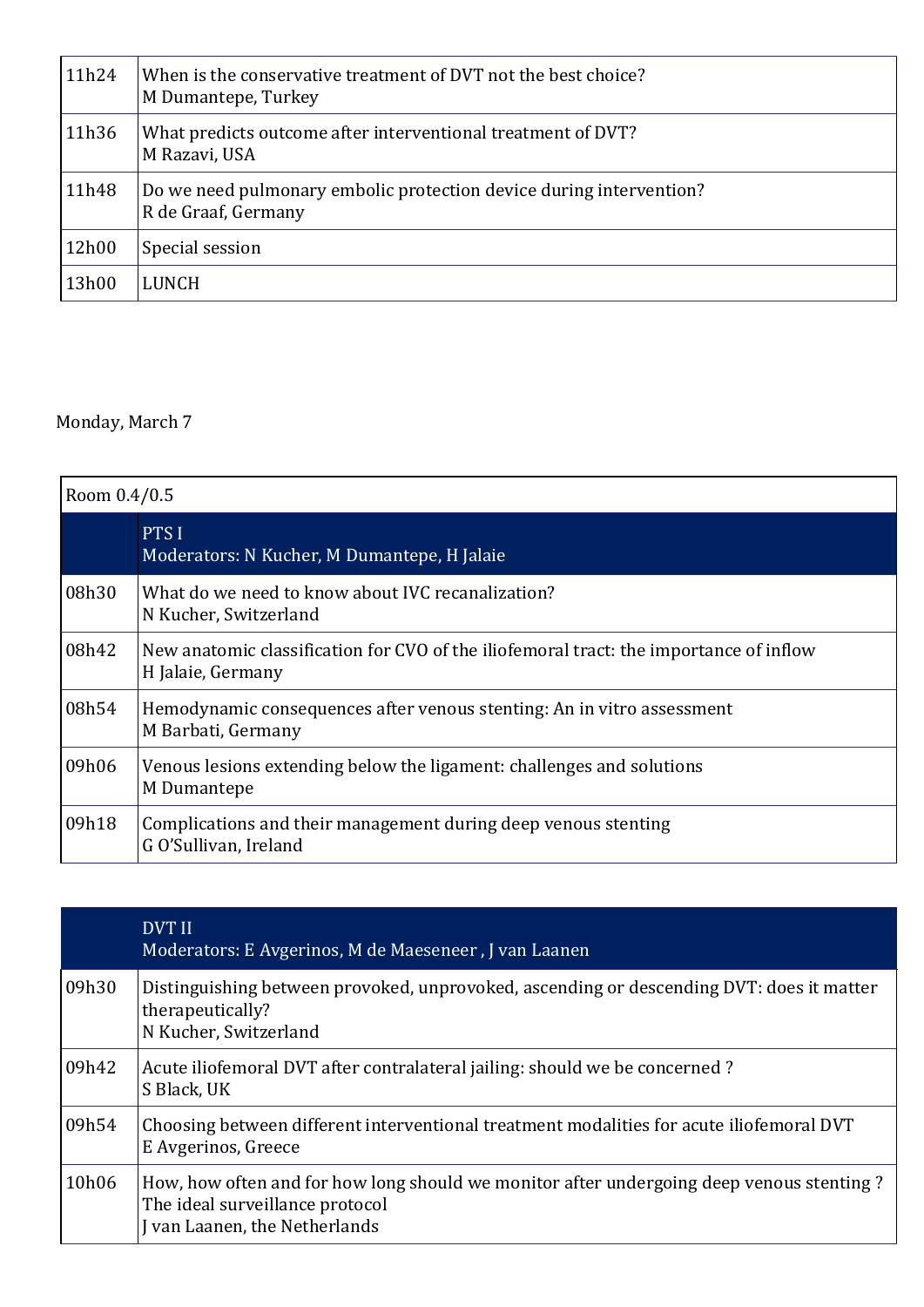| 10h18 | Do we still need open surgical venous thrombectomy or venous bypass procedures?<br>A Davies, UK                                                                    |
|-------|--------------------------------------------------------------------------------------------------------------------------------------------------------------------|
| 10h30 | <b>Break</b>                                                                                                                                                       |
|       | <b>PTS II</b><br>Moderators: R De Graaf, S Black, O Hartung                                                                                                        |
| 11h00 | Anticoagulation management after deep venous stenting<br>S Doganci, Turkey                                                                                         |
| 11h12 | A randomized controlled trial comparing venous stenting with conservative treatment in<br>patients with deep venous obstructions<br>S Shekarchian, The Netherlands |
| 11h24 | Optimal treatment of deep venous reflux<br>H Jalaie, Germany                                                                                                       |
| 11h36 | How to assess PTS severity? The link between MRV images and patient's symptoms<br>C Arnoldussen, the Netherlands                                                   |
| 11h48 | Stent properties. Where do we go from here?<br>M Razavi, USA                                                                                                       |
| 12h00 | Special session                                                                                                                                                    |
| 13h00 | <b>LUNCH</b>                                                                                                                                                       |
|       | Debate I<br>Controversies in treatment of venous pathologies<br>Moderators: M Razavi, H Jalaie, I Toonder                                                          |
| 14h00 | Should deep venous reflux be treated invasively?<br>Pro: L Kabnick, USA<br><b>Contra: A Davies, UK</b>                                                             |
| 14h15 | IVUS in the treatment of deep venous obstruction: mandatory?<br>Pro: R de Graaf, Germany<br>Contra: G O' Sullivan, Irland                                          |
| 14h30 | Should we treat superficial reflux in patients with deep venous obstruction?<br>Pro: M de Maeseneer, the Netherlands<br>Contra: S Doganci, Turkey                  |
| 14h45 | Are we overdiagnosing "May-Thurner Syndrome"?<br>Pro: I Toonder, the Netherlands<br>Contra: M Lichtenberg, Germany                                                 |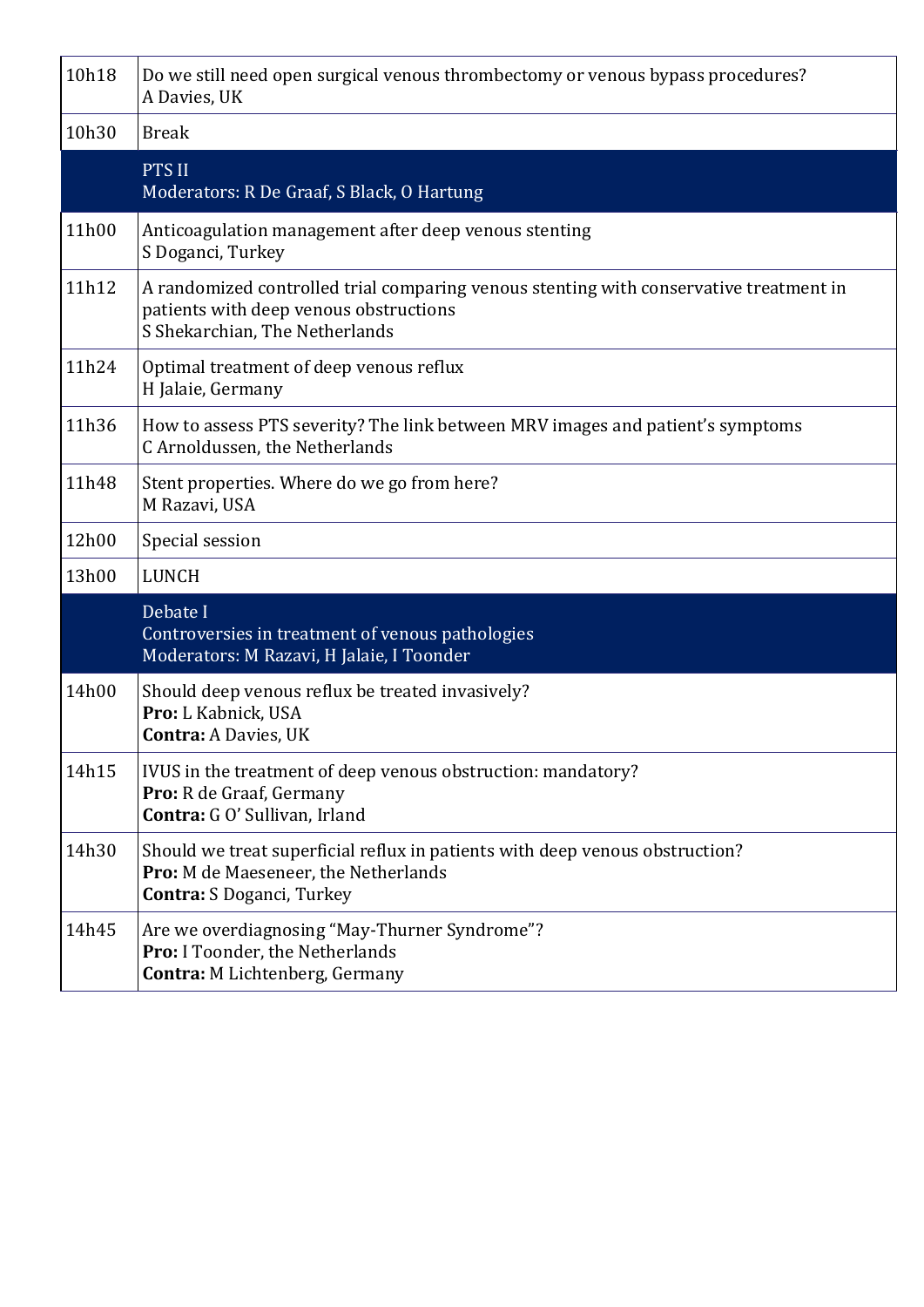| Room  |                                                                                                                                                                                                               |
|-------|---------------------------------------------------------------------------------------------------------------------------------------------------------------------------------------------------------------|
|       | <b>Varices II</b><br>Moderators: A Mansilha, A Davies, S Gianesini                                                                                                                                            |
| 08h30 | Sclerotherapy complications in the daily office practice: lessons learned<br>E Rabe, Germany                                                                                                                  |
| 08h40 | What do we need: better technology or better strategy in treatment of varicose veins?<br>K Bozkurt, Turkey                                                                                                    |
| 08h50 | The relationship between venous disease and patient-outcome measures. Are we<br>justifying suboptimal cures?<br>A Davies, UK                                                                                  |
| 09h00 | Is atrophie blanche irreversible? effects of foam sclerotherapy<br>M de Maeseneer, the Netherlands                                                                                                            |
| 09h10 | How to deal with below the knee great saphenous vein incompetence?<br>A Mansilha, Portugal                                                                                                                    |
| 09h20 | Classification and treatment of endothermal heat induced thrombosis: Recommendations<br>from the American Venous Forum<br>L Kabnick, USA                                                                      |
| 9h30  | Discussion                                                                                                                                                                                                    |
|       | Debate II<br>Moderators: R de Graaf, O Hartung, M Barbati                                                                                                                                                     |
| 9h40  | The treatment of acute iliofemoral and caval DVT should be conservative<br>H Ten Cate, the Netherlands<br>The treatment of acute iliofemoral and caval DVT should be interventional<br>M Lichtenberg, Germany |
|       | Debate III<br>Moderators: GO ' Sullivan, M Razavi, M Lichtenberg                                                                                                                                              |
| 10h05 | The first generation venous stents suffice, we do not need modification<br>O Hartung, France<br>The first generation venous stents do not suffice, we need modification<br>S Black, UK                        |
| 10h30 | <b>BREAK</b>                                                                                                                                                                                                  |
|       | Compression therapy up-to-date (ICC-EVC joint session)<br>Moderators: G Mosti, E Rabe, S Gianesini                                                                                                            |
| 11h00 | Is compression still indicated in DVT treatment and PTS prevention?<br>A ten Cate, the Netherlands                                                                                                            |
| 11h15 | Applying intermittent pneumatic compression in the acute phase of DVT - breaking a<br>dogma<br>M de Maeseneer, the Netherlands                                                                                |
| 11h30 | Emerging evidences in post-procedure compression                                                                                                                                                              |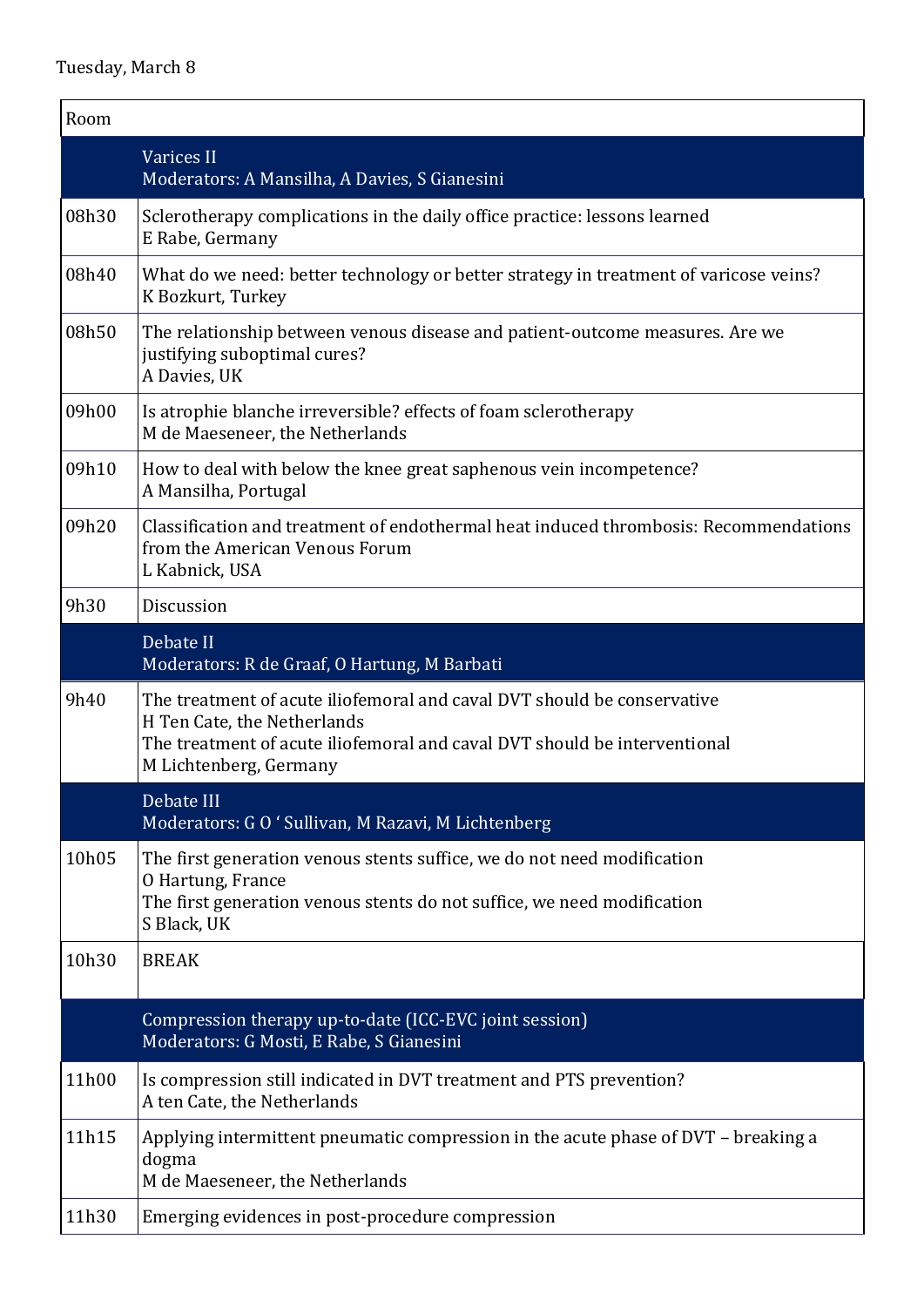|       | S Gianesini, Italy                                                                                                                           |
|-------|----------------------------------------------------------------------------------------------------------------------------------------------|
| 11h45 | New devices<br>G Mosti, Italy                                                                                                                |
| 12h00 | Compression contra indications turning to good indications<br>E Rabe, Germany                                                                |
| 12h15 | Edema drainage and cardiac insufficiency: when is there a contraindication for<br>compression and decongestive therapy?<br>T Hirsch, Germany |
| 12h30 | Adjourn                                                                                                                                      |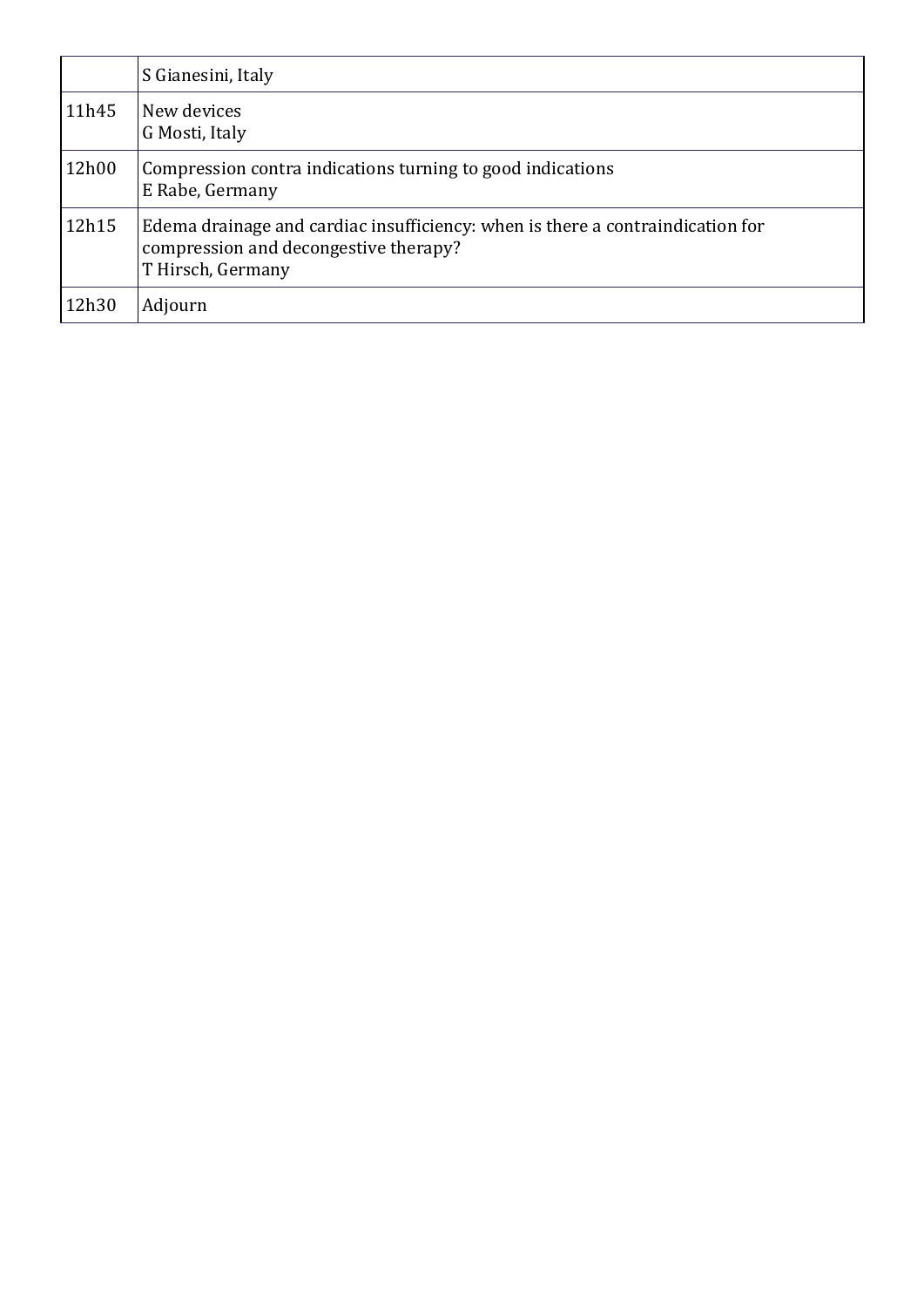## **European Vascular Course 2022 - Access**

|       | Room tbd                                                                                 |  |
|-------|------------------------------------------------------------------------------------------|--|
|       | Vascular access flow dysfunction<br><b>Moderator: M Snoeijs</b>                          |  |
| 08h30 | Percutaneous access and closure for endovascular interventions<br>R Shahverdyan, Germany |  |
| 08h50 | Drug-coated balloons for vascular access stenosis<br>P Kitrou, Greece                    |  |
| 09h10 | Covered stents for vascular access stenosis<br>D Shemesh, Israel                         |  |
| 09h30 | Open surgery for vascular access flow dysfunction<br>N Sadaghianloo, France              |  |
| 09h50 | Endovascular treatment of vascular access thrombosis<br>M Tozzi, Italy                   |  |
| 10h10 | Panel discussion                                                                         |  |
| 10h30 | <b>BREAK</b>                                                                             |  |

|       | Thoracic outlet syndrome in vascular access surgery<br><b>Moderator: A Mallios</b>                        |
|-------|-----------------------------------------------------------------------------------------------------------|
| 11h00 | Hybrid graft-catheters (HeRO) for venous obstruction at the thoracic outlet<br>J Gilbert, United Kingdom  |
| 11h20 | Endovascular treatment of venous obstruction at the thoracic outlet<br>M Snoeijs, the Netherlands         |
| 11h40 | Bony decompression of the thoracic outlet in vascular access surgery<br>E Peden, United States of America |
| 12h00 | Invited guest                                                                                             |
| 13h00 | LUNCH                                                                                                     |
| 14h00 | Case discussion (Topic: Vascular access complications; Moderator: R Shahverdyan)                          |
| 16h00 | <b>BREAK</b>                                                                                              |
| 16h30 | Video session (Topic: Open surgery; Moderator: M Widmer)                                                  |
| 18h00 | <b>COCKTAIL</b>                                                                                           |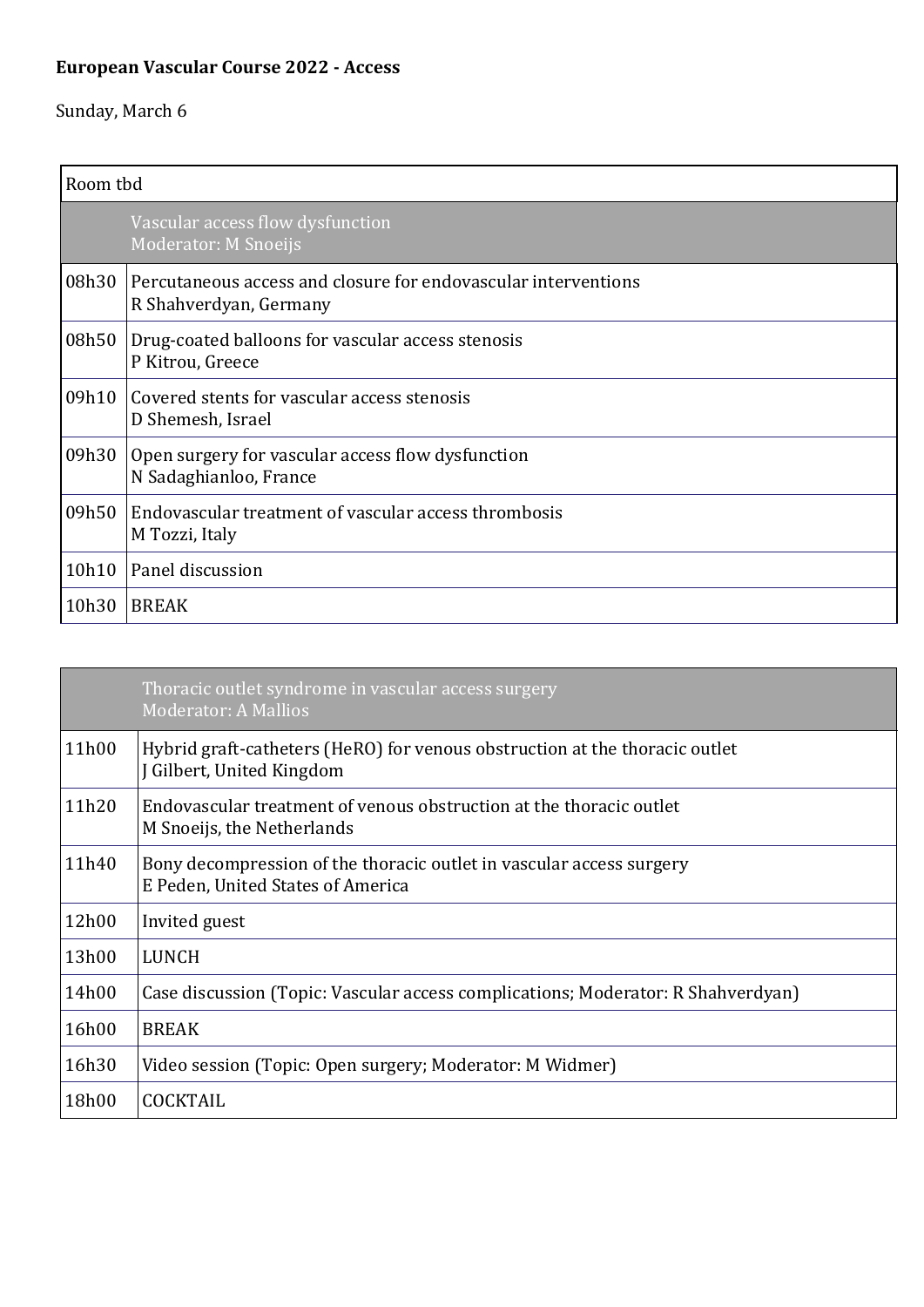| Room tbd |                                                                                                |
|----------|------------------------------------------------------------------------------------------------|
|          | Vascular access creation<br>Moderator: M Snoeijs                                               |
| 08h30    | End-stage kidney disease Life Plan<br>C Lok, Canada                                            |
| 08h50    | Diagnostic workup for vascular access creation<br>M Widmer, Switzerland                        |
| 09h10    | Vascular access for elderly patients<br>J Rotmans, the Netherlands                             |
| 09h30    | Vascular access for urgent hemodialysis initiation<br>J Gilbert, United Kingdom                |
| 09h50    | Tertiary vascular access creation<br>E Peden, United States of America                         |
| 10h10    | Panel discussion                                                                               |
| 10h30    | <b>BREAK</b>                                                                                   |
|          | Vascular access-associated hand ischemia<br>Moderator: R Shahverdyan                           |
| 11h00    | Surgical revision for hand ischemia in high flow fistulas<br>D Shemesh, Israel                 |
| 11h20    | Surgical revision for hand ischemia in normal flow fistulas<br>K van der Bogt, the Netherlands |
| 11h40    | Endovascular revascularization for hand ischemia<br>R Jones, United Kingdom                    |
| 12h00    | Invited guest                                                                                  |
| 13h00    | LUNCH                                                                                          |
| 14h00    | Case discussion (Topic: Vascular access creation; Moderator: M Widmer)                         |
| 16h00    | <b>BREAK</b>                                                                                   |
| 16h30    | Video session (Topic: Endovascular surgery; Moderator: A Mallios)                              |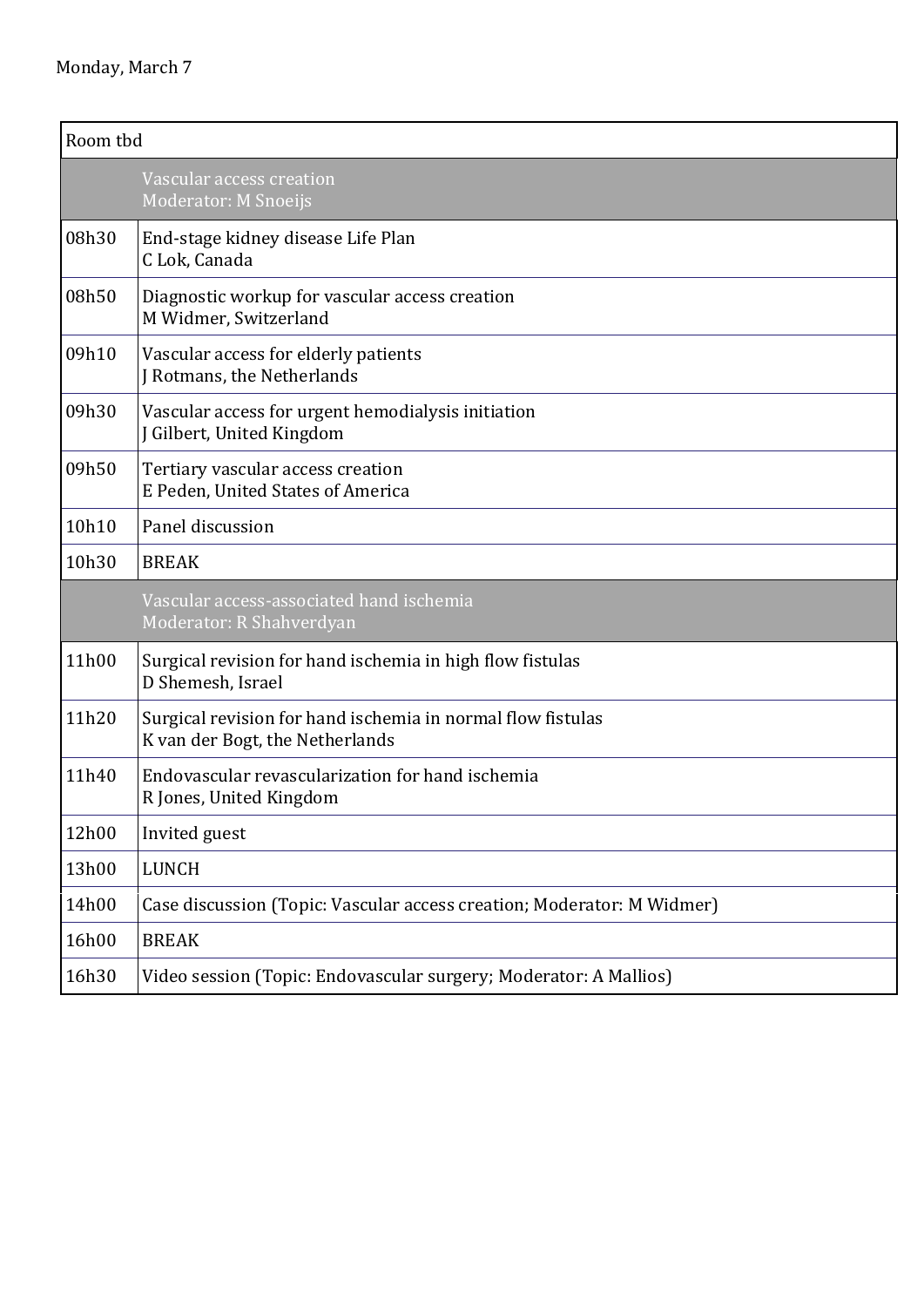| Room tbd |                                                                                            |
|----------|--------------------------------------------------------------------------------------------|
|          | Vaattoegang symposium                                                                      |
| 09h30    | Casuïstiek – Praktische problemen op de dialyseafdeling<br>Moderator: G Allers             |
| 10h30    | <b>BREAK</b>                                                                               |
| 11h00    | Vragenuur voor de nieuwe richtlijn 'Vaattoegang voor hemodialyse'<br>Moderator: M ter Meer |
| 12h00    | Invited guest                                                                              |
| 13h00    | <b>LUNCH</b>                                                                               |
|          | Vaattoegang symposium<br>Moderator: M van Loon                                             |
| 14h00    | Keynote lecture: End-stage kidney disease life-plan<br>C Lok, Canada                       |
| 14h40    | Flow disfunctie van arterioveneuze fistels<br>J Rotmans, Nederland                         |
| 15h00    | Hand ischemie bij een shunt<br>K van der Bogt, Nederland                                   |
| 15h20    | Infectie van een shunt<br>M Snoeijs, Nederland                                             |
| 15h40    | High flow arterioveneuze fistels<br>R Toorop, Nederland                                    |
| 16h00    | <b>DRINKS</b>                                                                              |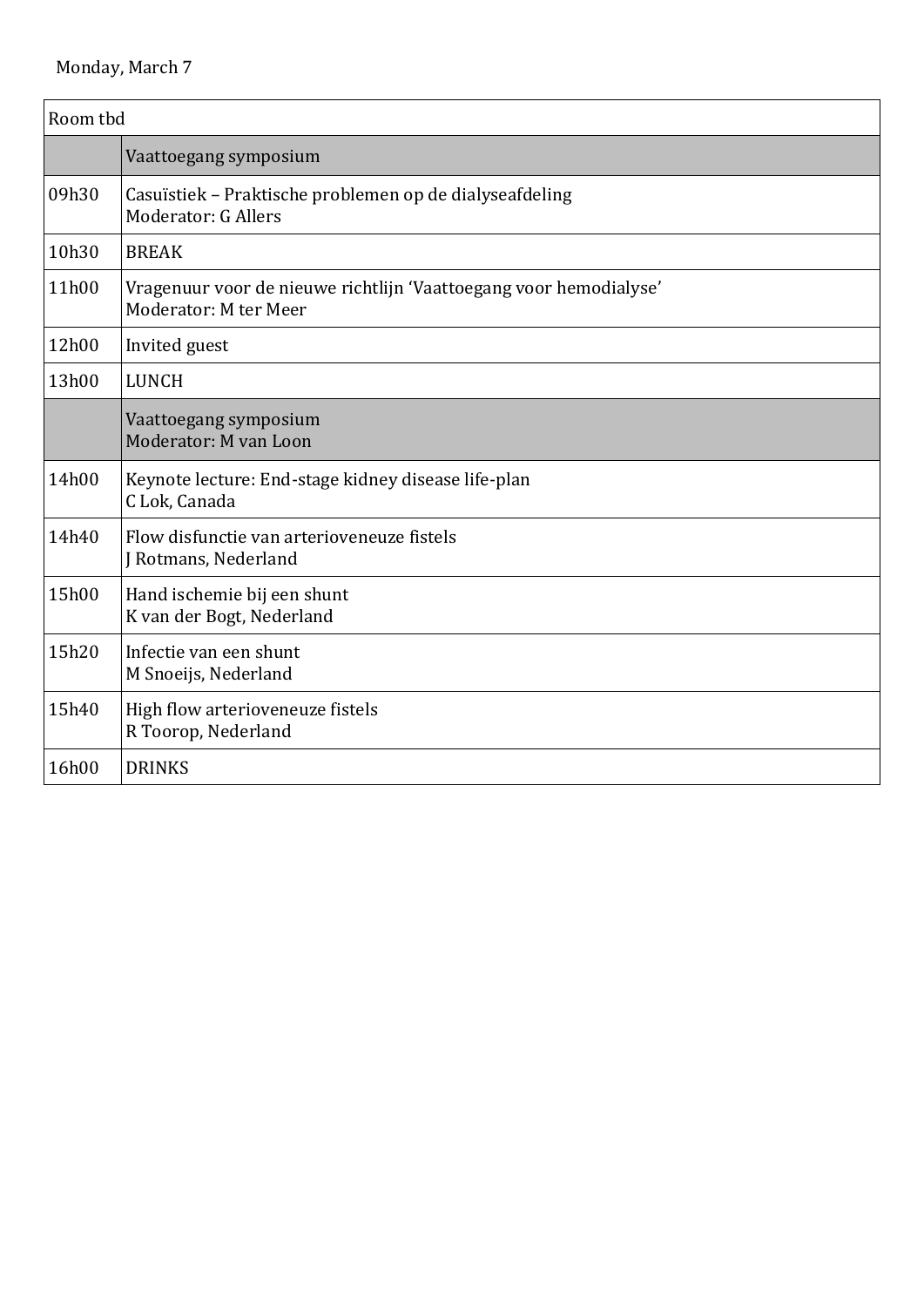| Room tbd |                                                                                            |
|----------|--------------------------------------------------------------------------------------------|
|          | Endovascular creation of arteriovenous fistulas<br><b>Moderator: M Snoeijs</b>             |
| 08h30    | Outcome of endovascular fistulas created with Ellipsys<br>A Mallios, France                |
| 08h50    | Outcomes of endovascular fistulas created with WavelinQ<br>P Kitrou, Greece                |
| 09h10    | Re-interventions in endovascular fistulas created with Ellipsys<br>A Mallios, France       |
| 09h30    | Re-interventions in endovascular fistulas created with WavelinQ<br>R Jones, United Kingdom |
| 09h50    | Comparison of endovascular and surgical arteriovenous fistulas<br>R Shahverdyan, Germany   |
| 10h10    | Panel discussion                                                                           |
| 10h30    | <b>BREAK</b>                                                                               |
| 11h00    | Case discussions (Topic: Best case of the year; Moderator: M Widmer)                       |
| 13h00    | <b>ADJOURN</b>                                                                             |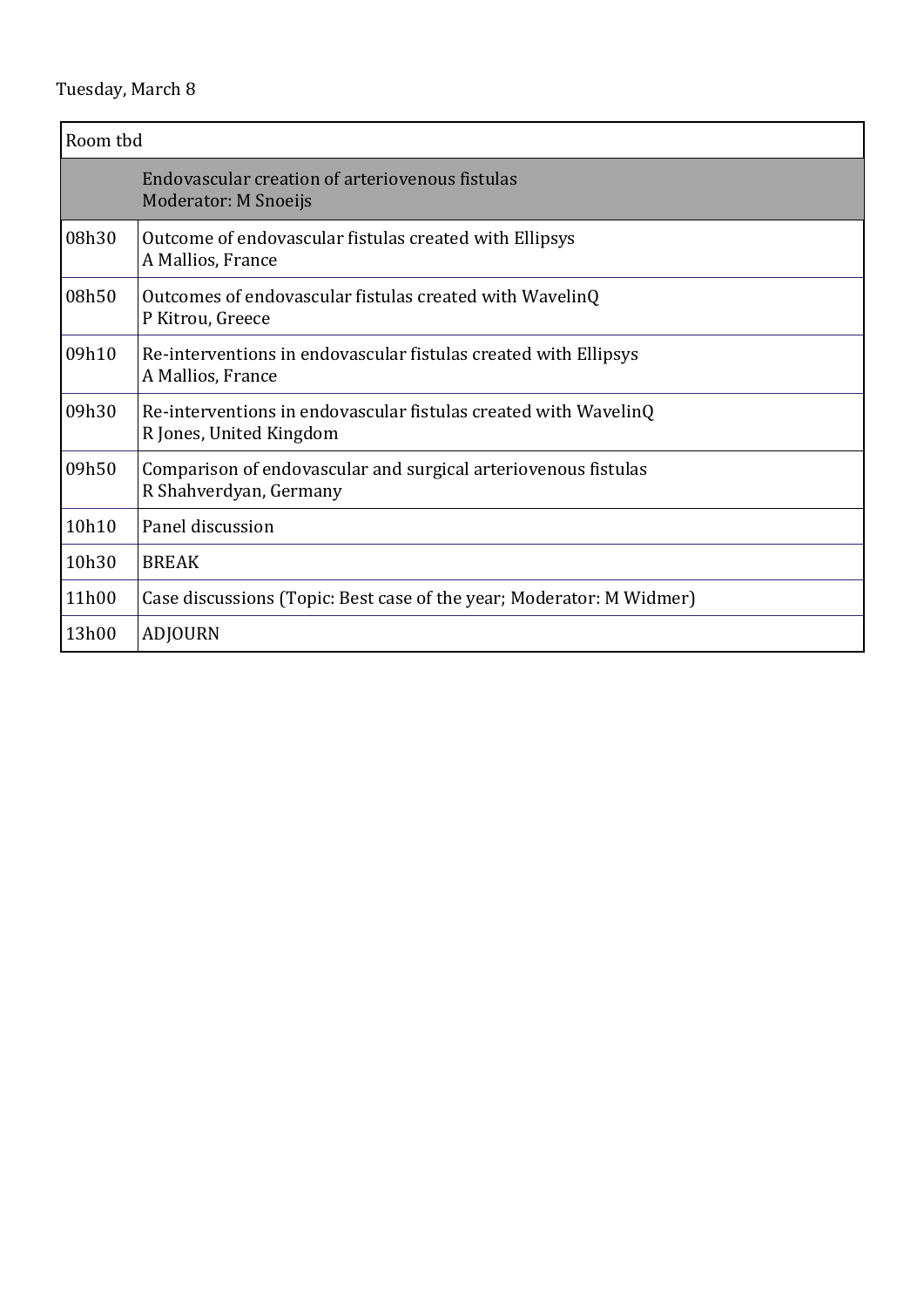## **European Cardiovascular Course 2022**

| Room tbd        |                                                                                                                                                                                                               |
|-----------------|---------------------------------------------------------------------------------------------------------------------------------------------------------------------------------------------------------------|
|                 | <b>Aortic Surgery</b><br>Moderators: E Natour, R Heijmen, P Risteski,                                                                                                                                         |
| 08h30           | The Maastricht Bio Bank<br>A model for multidisciplinary data acquisition<br>L Schurgers, the Netherlands                                                                                                     |
| 08h50           | Recent insights in the pathophysiology of aortic aneurysms<br>E Bidar, K Reesink, the Netherlands                                                                                                             |
| 09h10           | Contemporary management of concomitant aortic valve stenosis: latest generation biological<br>prostheses<br>R Lorusso, Netherlands                                                                            |
| 09h30           | The small aortic root: management of patient prosthesis mismatch<br>Enlargement and mechanical vs biological replacement<br>G Bolotin, Israel                                                                 |
| 09h50           | What about the aortic root? Valve-sparing versus. Bentall procedure<br>E Natour, the Netherlands                                                                                                              |
| 10h10           | Safety always: organ protection and neuromonitoring in aortic arch surgery<br>W Mess, the Netherlands                                                                                                         |
| 10h30           | <b>BREAK</b>                                                                                                                                                                                                  |
|                 | Moderators: E Natour, P Akhyari, M Czerny                                                                                                                                                                     |
| 11h00           | Honour lecture: Professor A Haverich<br>The story of the elephant trunk                                                                                                                                       |
| 11h20           | Aortic arch repair and beyond: open hybrid<br>R Heijmen, the Netherlands                                                                                                                                      |
| 11h40           | Aortic arch repair and beyond: total endovascular<br>M Czerny, Switzerland                                                                                                                                    |
| 12h00           | Invited guest                                                                                                                                                                                                 |
| 13h00           | <b>LUNCH</b>                                                                                                                                                                                                  |
| 14h00-<br>18h00 | Hands-On: Training on models and pig hearts<br>-AVR and root enlargement<br>-Root replacement mechanical and biological Bentall<br>-David-Yacoub<br>-Arch replacement, conventional and frozen elephant trunk |
| 14h00-<br>16h00 | Surgical anatomy of the heart and transesophageal echocardiography<br>N Hatam, A Woltersom, E Natour, W Fehske, P Risteski, B Sauren                                                                          |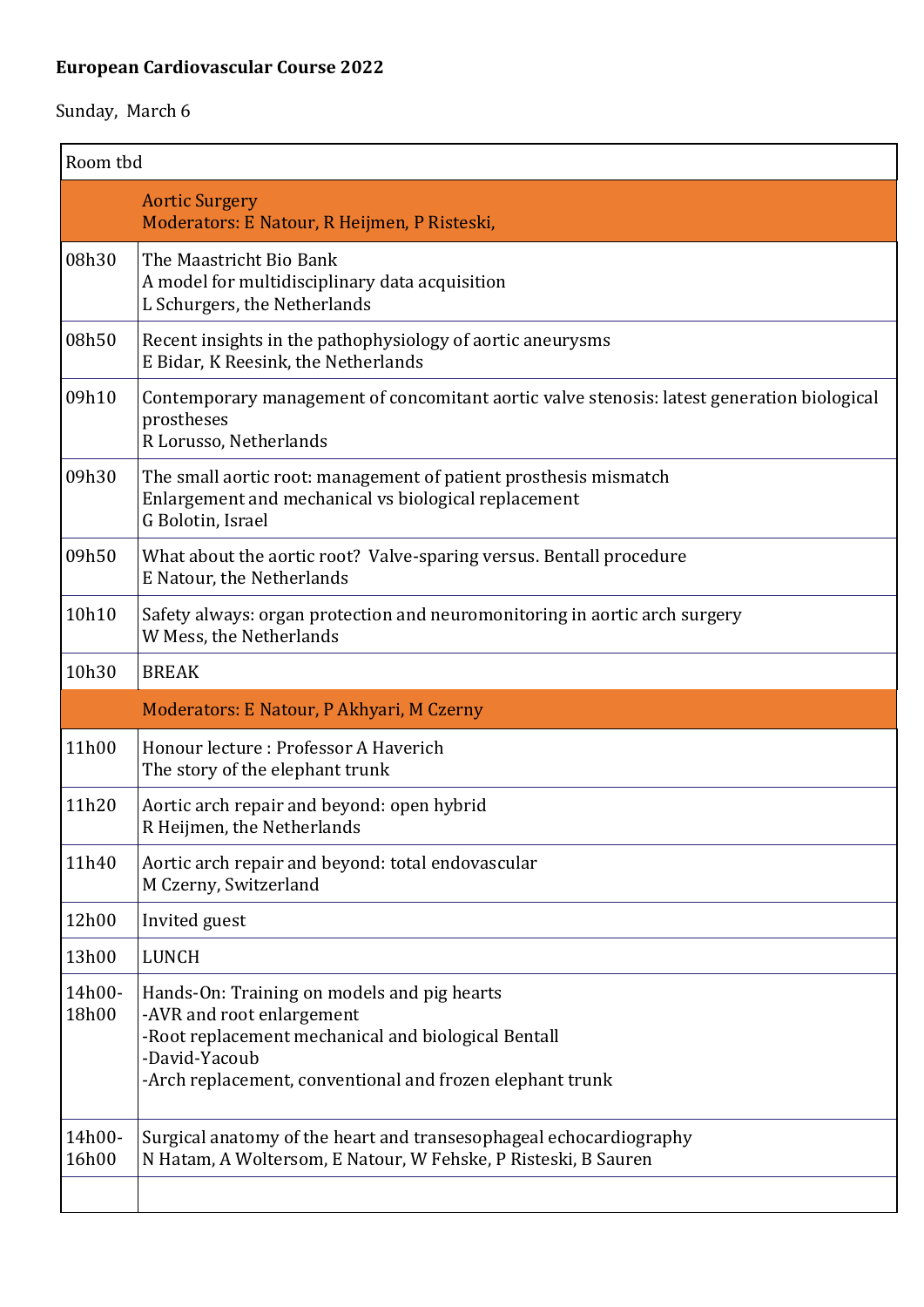| Room tbd |                                                                                                                                                                                                           |
|----------|-----------------------------------------------------------------------------------------------------------------------------------------------------------------------------------------------------------|
|          | Mitral valve therapies and TAVI<br>Moderator: P Sardari Nia, M Dos                                                                                                                                        |
| 08h30    | Differential diagnosis of functional mitral regurgitation by "state of the art" 3D<br>echocardiography: what the surgeon must know.<br>W Fehske, Germany                                                  |
| 08h50    | State of the art surgical approach for mitral valve disease: from endoscopic surgery to beating<br>heart surgery<br>F Bakhtiary, Germany                                                                  |
| 09h10    | Totally endoscopic mitral valve repair in 2022<br>P Sardari Nia, the Netherlands                                                                                                                          |
| 09h30    | Transcatheter mitral valve therapies: screening, technique and outcome<br>T Modine, France                                                                                                                |
| 09h50    | Transapical off-pump mitral valve repair<br>The Harpoon device - early clinical outcomes<br>M Doss, Siegburg, Germany<br>The Neochord device - management complications<br>P Sardari Nia, The Netherlands |
| 10h10    | Minimally invasive triple valve surgery through a right mini thoracotomy or partial upper<br>mini-sternotomy<br>O Dzemali, Switzerland, P Risteski, Germany                                               |
| 10h30    | <b>BREAK</b>                                                                                                                                                                                              |
|          | Moderator: J Vainer, S Kats                                                                                                                                                                               |
| 11h00    | Dedicated Mitral valve Heart Team for life-time management of mitral valve disease<br>J Vainer, the Netherlands                                                                                           |
| 11h20    | TAVI: risk stratification and expansion of the indication<br>L Veenstra, The Netherlands                                                                                                                  |
| 11h40    | TAVI: What is the best approach to the aortic valve?<br>R Schroeder, Germany                                                                                                                              |
| 12h00    | Invited guest                                                                                                                                                                                             |
| 13h00    | <b>LUNCH</b>                                                                                                                                                                                              |
| 14h00    | Hands-On<br>Drylab Training: endoscopic mitral valve repair with high-fidelity mitral valve simulators                                                                                                    |
| 16h00    | <b>BREAK</b>                                                                                                                                                                                              |